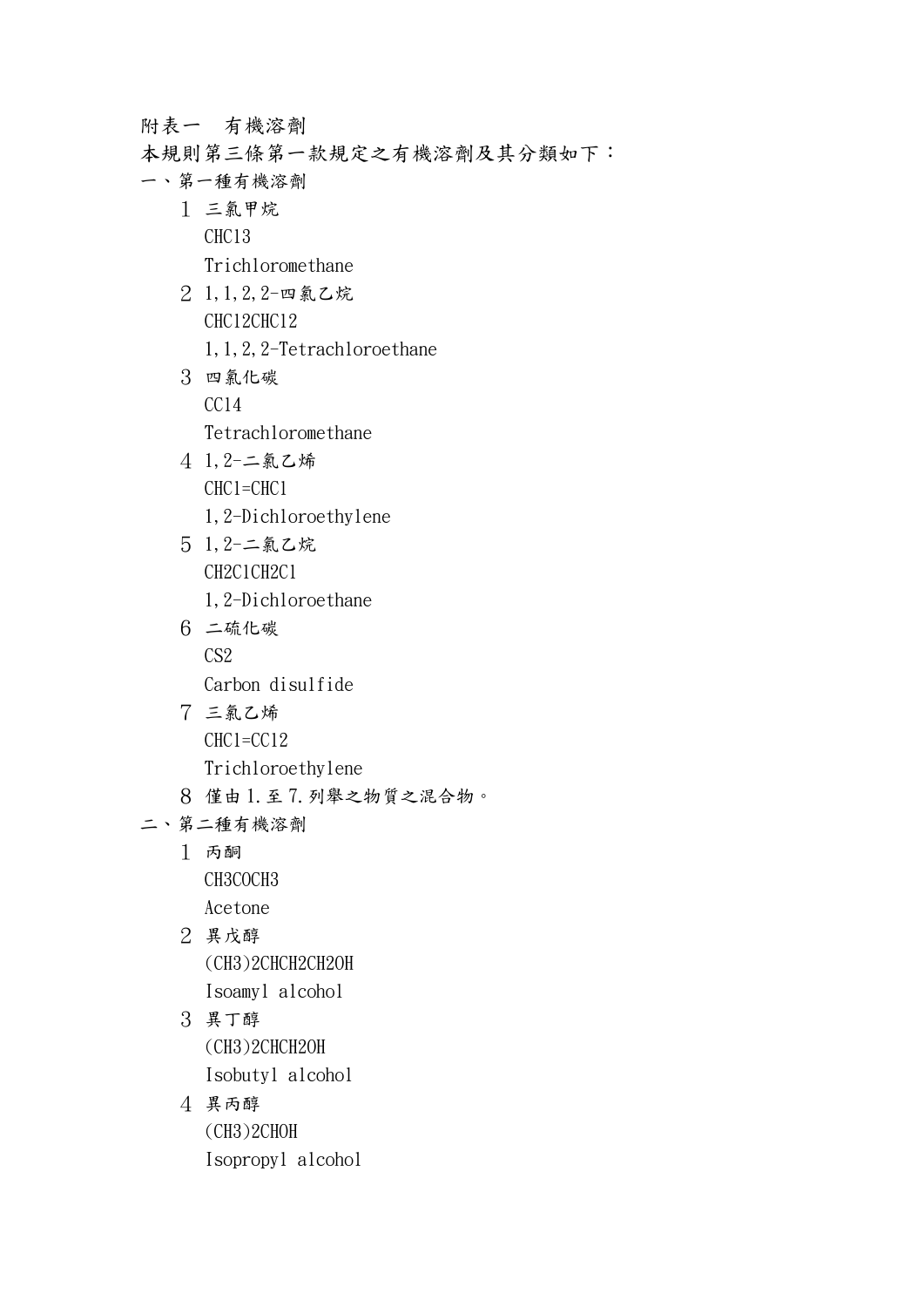5 乙醚 C2H5OC2H5 Ethyl ether 6 乙二醇乙醚 HO(CH2)2OC2H5 Ethylene glycol monoethyl ether 7 乙二醇乙醚醋酸酯 C2H5O(CH2)2OCOCH3 Ethylene glycol monoethyl ether acetate 8 乙二醇丁醚 HO(CH2)2OC4H9 Ethylene glycol monobutyl ether 9 乙二醇甲醚 HO(CH2)2OCH3 Ethylene glycol monomethyl ether 10 鄰-二氯苯 C6H4Cl2 O-dichlorobenzene 11 二甲苯(含鄰、間、對異構物) C6H4(CH3)2  $Xy$ lenes $(0-, m-, p-i$ somers) 12 甲酚 HOC6H4CH3 Cresol 13 氯苯 C6H5Cl Chlorobenzene 14 乙酸戊酯 CH3CO2C5H11 Amyl acetate 15 乙酸異戊酯 CH3CO2CH2CH2CH(CH3)2 Isoamyl acetate 16 乙酸異丁酯 CH3CO2CH2CH(CH3)2 Isobutyl acetate 17 乙酸異丙酯

CH3CO2CH(CH3)2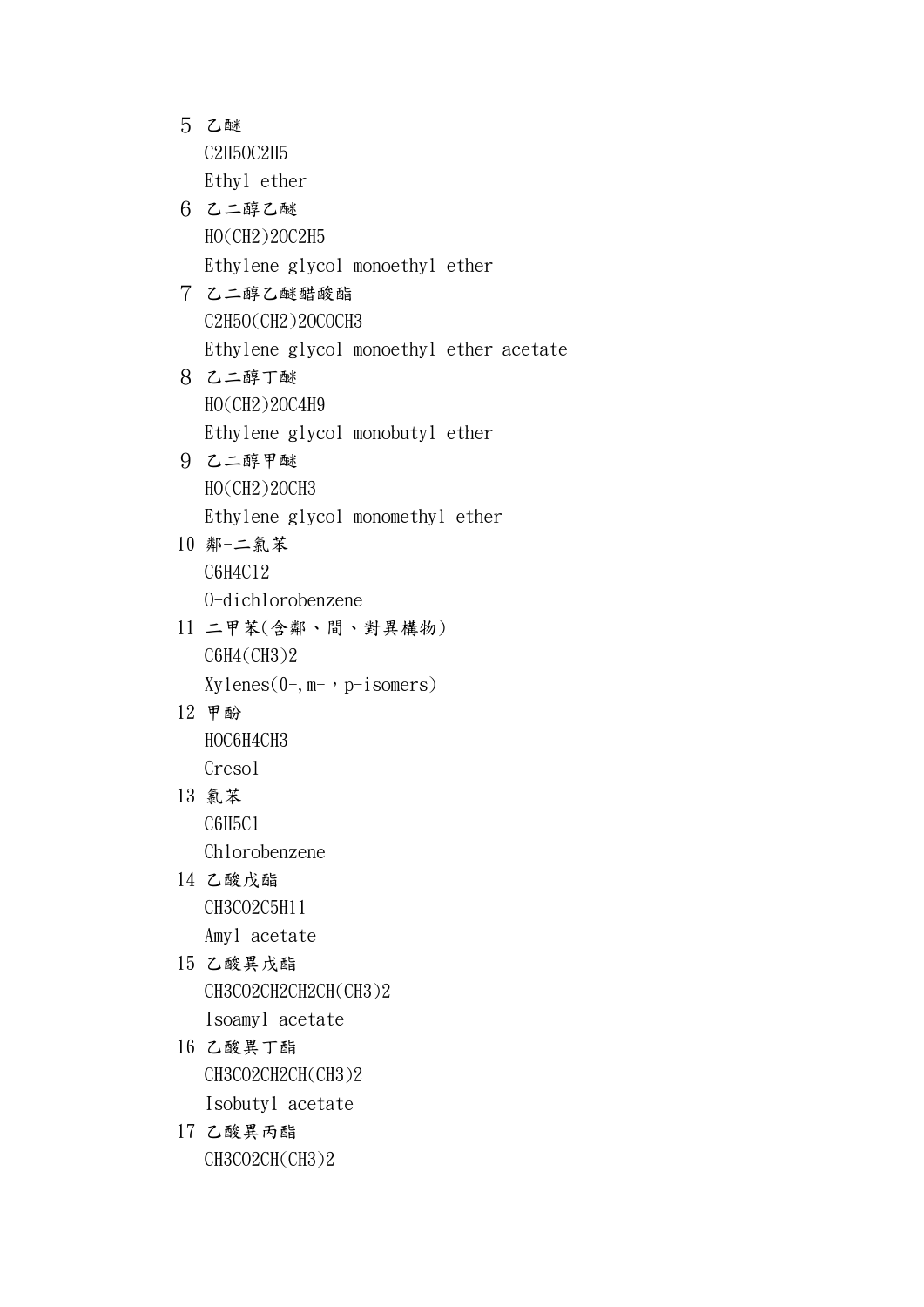Isopropyl acetate

- 18 乙酸乙酯 CH3CO2C2H5 Ethyl acetate 19 乙酸丙酯
	- CH3CO2C3H7 Propyl acetate
- 20 乙酸丁酯 CH3CO2C4H9 Butyl acetate
- 21 乙酸甲酯 CH3COOCH3 Methyl acetate
- 22 苯乙烯 C6H5CH=CH2 Styrene
- 23 1,4-二氧陸圜  $\angle$  CH2CH2
	- $0$  0  $\sim$  CH2CH2
	- 1,4-Dioxan
- 24 四氯乙烯 Cl2C=CCl2
	- Tetrachloroethylene
- 25 環己醇 C6H11OH Cyclohexanol
- 26 環己酮 C6H10O Cyclohexanone
- 27 1-丁醇 CH3(CH2)3OH
	- 1-Butyl alcohol
- 28 2-丁醇 CH3CH2CH(OH)CH3
	- 2-Butyl alcohol
- 29 甲苯

C6H5CH3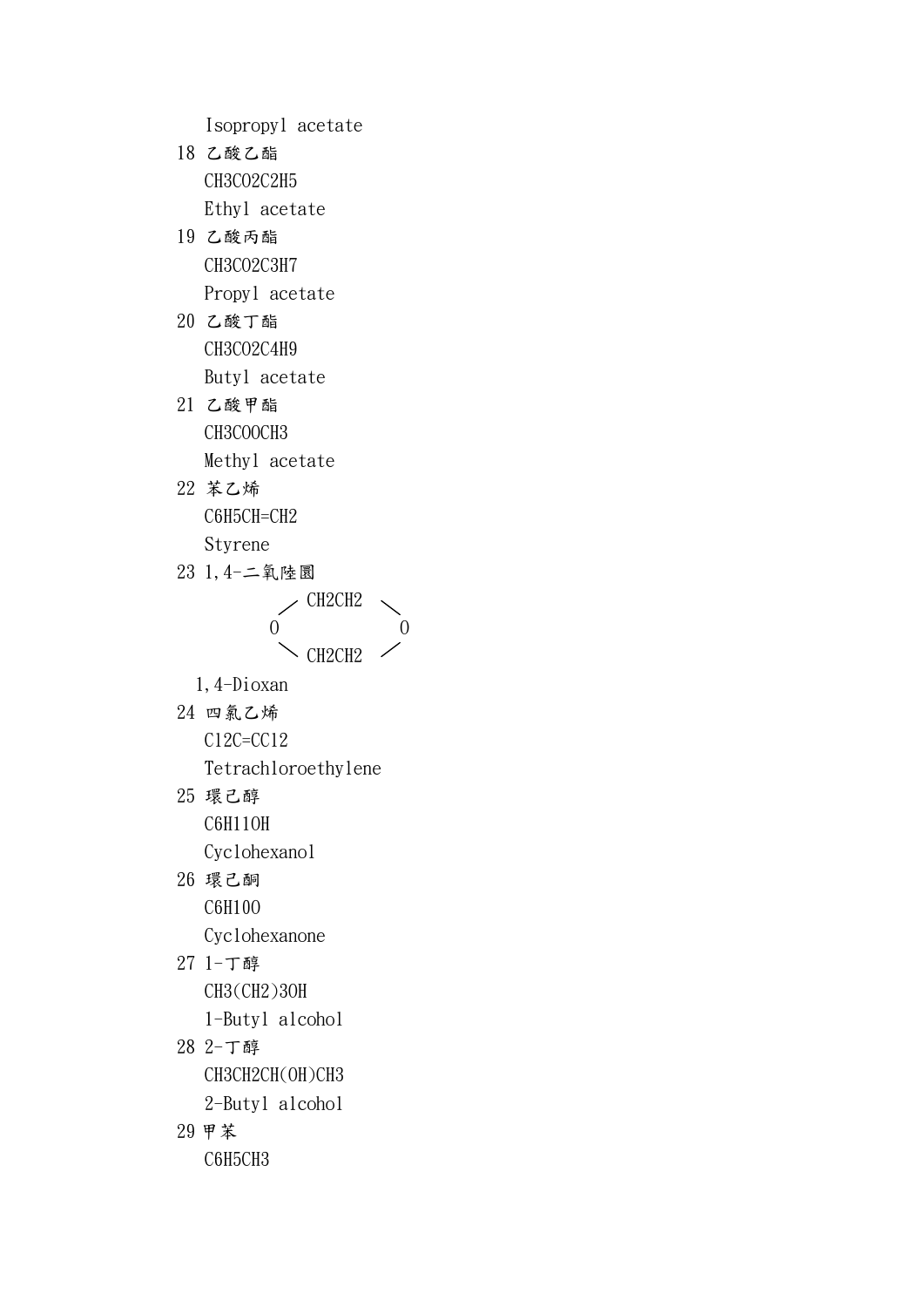Toluene 30 二氯甲烷 CH2Cl2 Dichloromethane 31 甲醇 CH3OH

- Methyl alcohol 32 甲基異丁酮 (CH3)2CHCH2COCH3 Methyl isobutyl ketone
- 33 甲基環己醇 CH3C6H10OH Methyl cyclohexanol
- 34 甲基環己酮 CH3C5H9CO Methyl cyclohexanone
- 35 甲丁酮 CH3OC(CH2)3CH3 Methyl butyl ketone
- 36 1,1,1-三氯乙烷 CH3CCl3 1,1,1-Trichloroethane
- 37 1,1,2-三氯乙烷 CH2ClCHCl2 1,1,2-Trichloroethane
- 38 丁酮 CH3COC2H5 Methyl ethyl ketone
- 39 二甲基甲醯胺 HCON(CH3)2 N, N-Dimethyl formamide 40 四氫呋喃

$$
\begin{array}{c}\n\text{CH2--CH2} \\
\mid \quad \mid \\
\text{CH2 CH2} \\
\downarrow \quad \text{O}\n\end{array}
$$

Tetrahydrofuran